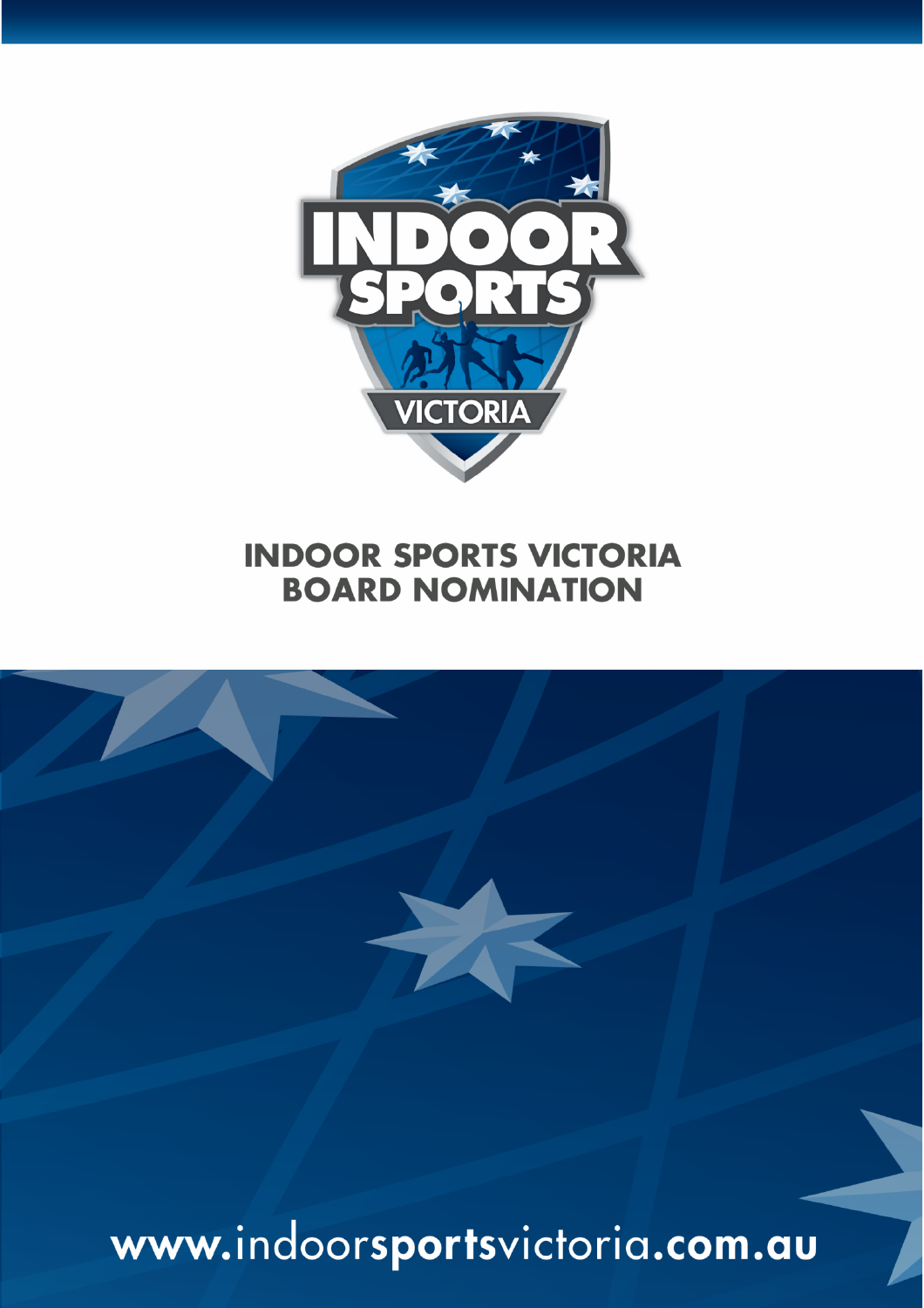# INDOOR SPORTS VICTORIA ELECTION

Indoor Sports Victoria (ISV) had opened nominations for the ISV Board. ISV is looking for highly skilled candidates. The Board shall comprise of seven elected representatives of which 20% ideally will be female, and a minimum of 2 shall be non-indoor sports operators. The deadline for nominations is a day prior to the AGM. An election kit has been developed by ISV to help potential candidates and Full Members.

#### ELECTION KIT

There are 5 documents that have been created to form an Election Kit with the assistance of **vicsport** through the Good Governance Project. The kit is aimed to help potential nominees decide if they would like to continue with their nomination for the ISV Board by supplying the Board Role Description, Code of Conduct, and Induction Policy. To assist the Centre's with their voting responsibilities, each nominee will complete a Nominee Profile. The kit as a whole will help both nominees and Centre's, and it will be a substantial improvement in ISV's election process.

ISV would like to welcome all possible nominees who have a passionate commitment to leading the growth of Indoor Sports. However ISV is also specifically seeking nominees who have experience or skills in the following areas: *Project Management, Evaluation, Finance and Business, Governance, Communications and Marketing.*

- **1. Nomination Form —** Please complete the form as per the detailed instructions. Return the form to the Returning Officer, Leanne Westworth.
- **2.** Board Role Description Describes the roles and responsibilities that are required of the ISV Board.
- **3.** Board Code of Conduct This document has been developed by the current Board. It outlines the behavioural expectations that the Board has committed to at the ISV Board Induction.
- **4.** Board Induction Policy The Board has developed this policy to make the process of becoming a board member more inclusive and accessible for all members of the community.
- **5.** Nominee Profile This document allows each Nominee to share their experiences and skills in a structured format with the voting members of ISV. All profiles will be distributed to the Full Members at the AGM.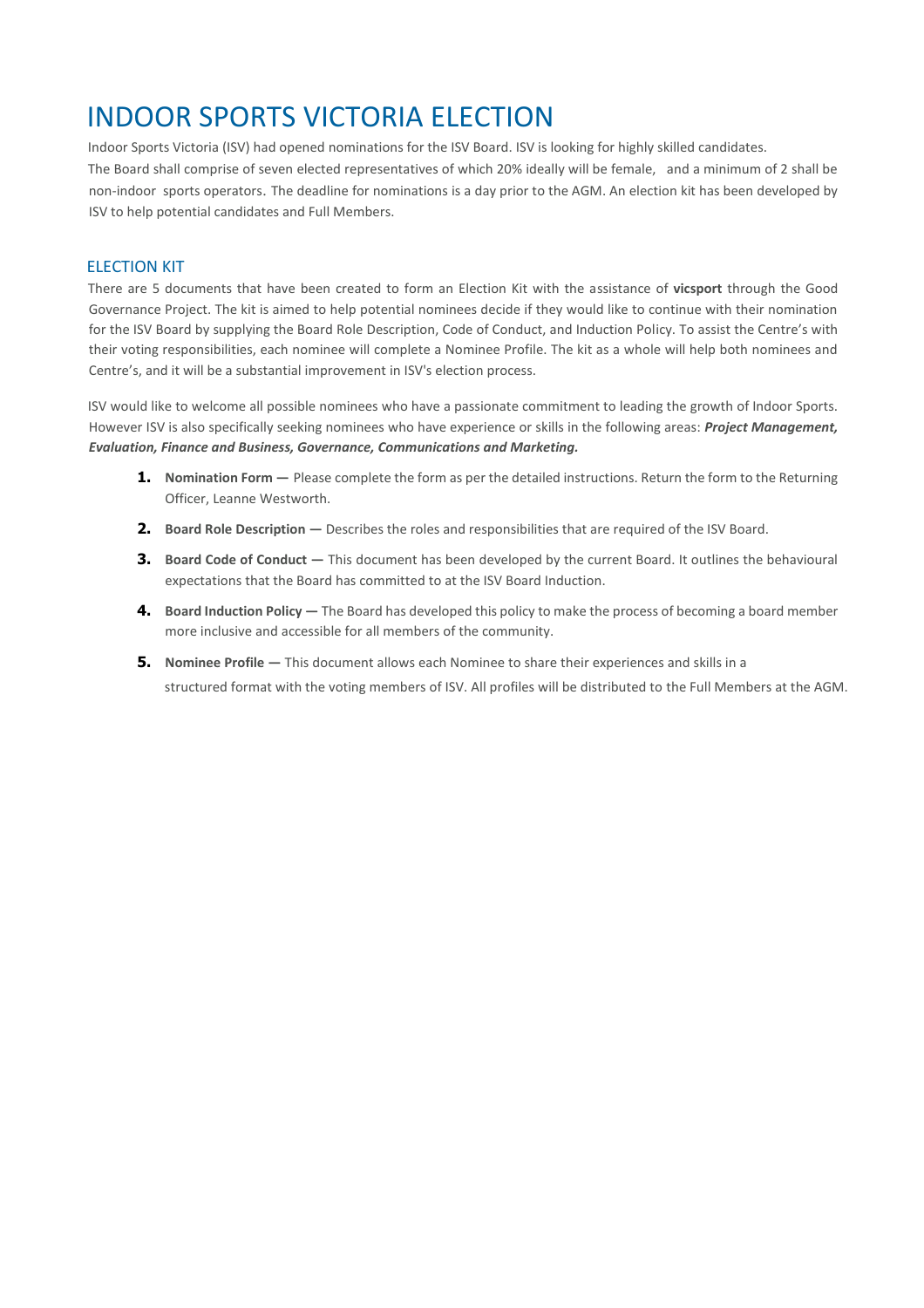

## NOMINATION FORM

#### ELECTION OF OFFICE BEARERS

Positions to be filled at the AGM:

- Secretary (2 year term)
- Director of Finance (2 year term)
- 5 Ordinary Directors (2 year term)

Please complete and return to, Leanne Westworth, Indoor Sports Victoria Returning Officer, by post: PO Box 393 Boronia, VIC, 3155 or by email: admin@indoorsportsvictoria.com.au a day prior to the AGM.

| for the position of                                                               |  |  |
|-----------------------------------------------------------------------------------|--|--|
| at the Annual General Meeting of Indoor Sports Victoria Inc.                      |  |  |
| Nominated by ________________________________(Name) Signature ___________________ |  |  |
|                                                                                   |  |  |
|                                                                                   |  |  |

**The 5 Director nominees, the nominators and the seconders must all be Full Financial members . The 2 independent nominees must be nominated and seconded by full financial members. All nominations must be accompanied by a Nominee Profile.**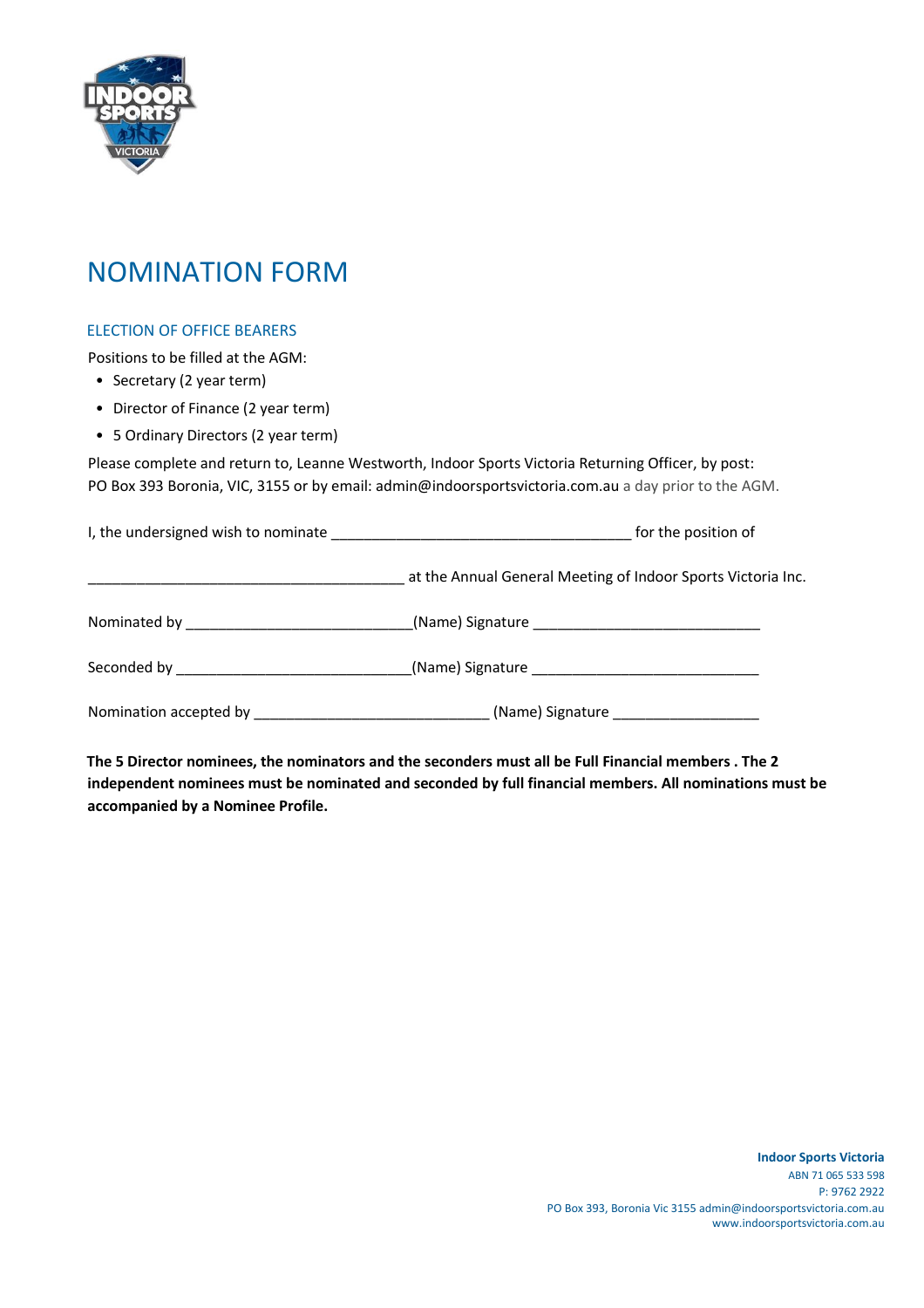

### INDOOR SPORTS VICTORIA BOARD CODE OF CONDUCT

The board should ensure and actively promote ethical behaviour and decision making as set out in the Code of Conduct. Board members are expected to act with integrity to ensure that the reputation of Indoor Sports Victoria (ISV) is managed, protected and enhanced.

- The board recognizes the importance and value of board diversity.
- The board and its members are expected to promote and encourage equity and inclusiveness throughout ISV and consider age, gender, cultural background and people with a disability in decision making.
- Directors are expected to act honestly and in the best interests of the members as a whole and not to represent individual constituents.
- Directors are expected to contribute to a positive board behaviour and culture by showing respect for other board members opinions and allowing each member a fair and equal opportunity to contribute to discussion/decision making.
- Directors are required to comply with the following legal duties including:

o act in good faith and for a proper purpose o exercise due care and diligence o ensure the organisation does not continue to carry on its business whilst insolvent o meet the requirement of various federal and state laws that directly impact on the organisation

- Directors are expected to disclose actual/potential conflicts of interest.
- Directors are expected to behave responsibly particularly regarding confidential information.
- Directors are expected to review board papers before board meetings and acquaint themselves with the issues confronting the boards.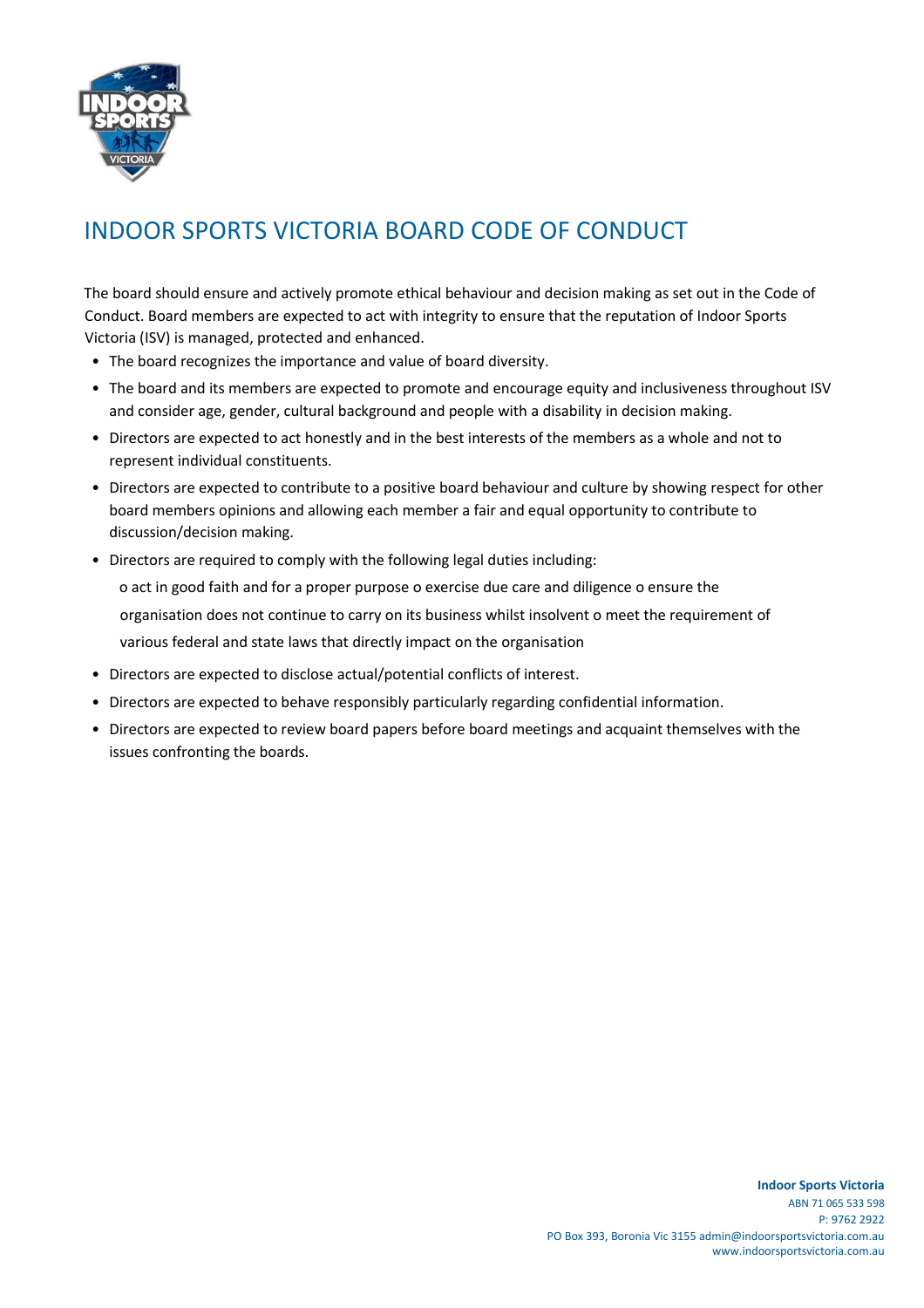

### INDOOR SPORTS VICTORIA BOARD CODE OF CONDUCT

The board should ensure and actively promote ethical behaviour and decision making as set out in the Code of Conduct. Board members are expected to act with integrity to ensure that the reputation of Indoor Sports Victoria (ISV) is managed, protected and enhanced.

- The board recognizes the importance and value of board diversity.
- The board and its members are expected to promote and encourage equity and inclusiveness throughout ISV and consider age, gender, cultural background and people with a disability in decision making.
- Directors are expected to act honestly and in the best interests of the members as a whole and not to represent individual constituents.
- Directors are expected to contribute to a positive board behaviour and culture by showing respect for other board members opinions and allowing each member a fair and equal opportunity to contribute to discussion / decision making.
- Directors are required to comply with the following legal duties including:
- act in good faith and for a proper purpose
- exercise due care and diligence
- ensure the organisation does not continue to carry on its business whilst insolvent
- meet the requirement of various federal and state laws that directly impact on the organisation
- Directors are expected to disclose actual/potential conflicts of interest.
- Directors are expected to behave responsibly particularly regarding confidential information.
- Directors are expected to review board papers before board meetings and acquaint themselves with the issues confronting the boards.

#### Acknowledgements

DeLacy, Geoff, How to Design & Implement a Board Induction Program, Australian Institute of Company Directors, Australia,2004, pps 1-22. Our Community, 2009, viewed 2nd September 2009, http://www.ourcommunity.com.au/boards/boards\_a rticle.jsp?articleld=1297 Australian Sports Commission. Governance Principles — A Good Practice Guide For Sporting Organisations, Australia 2009, pps 1-24. Rod Kimmitt Lacrosse Victoria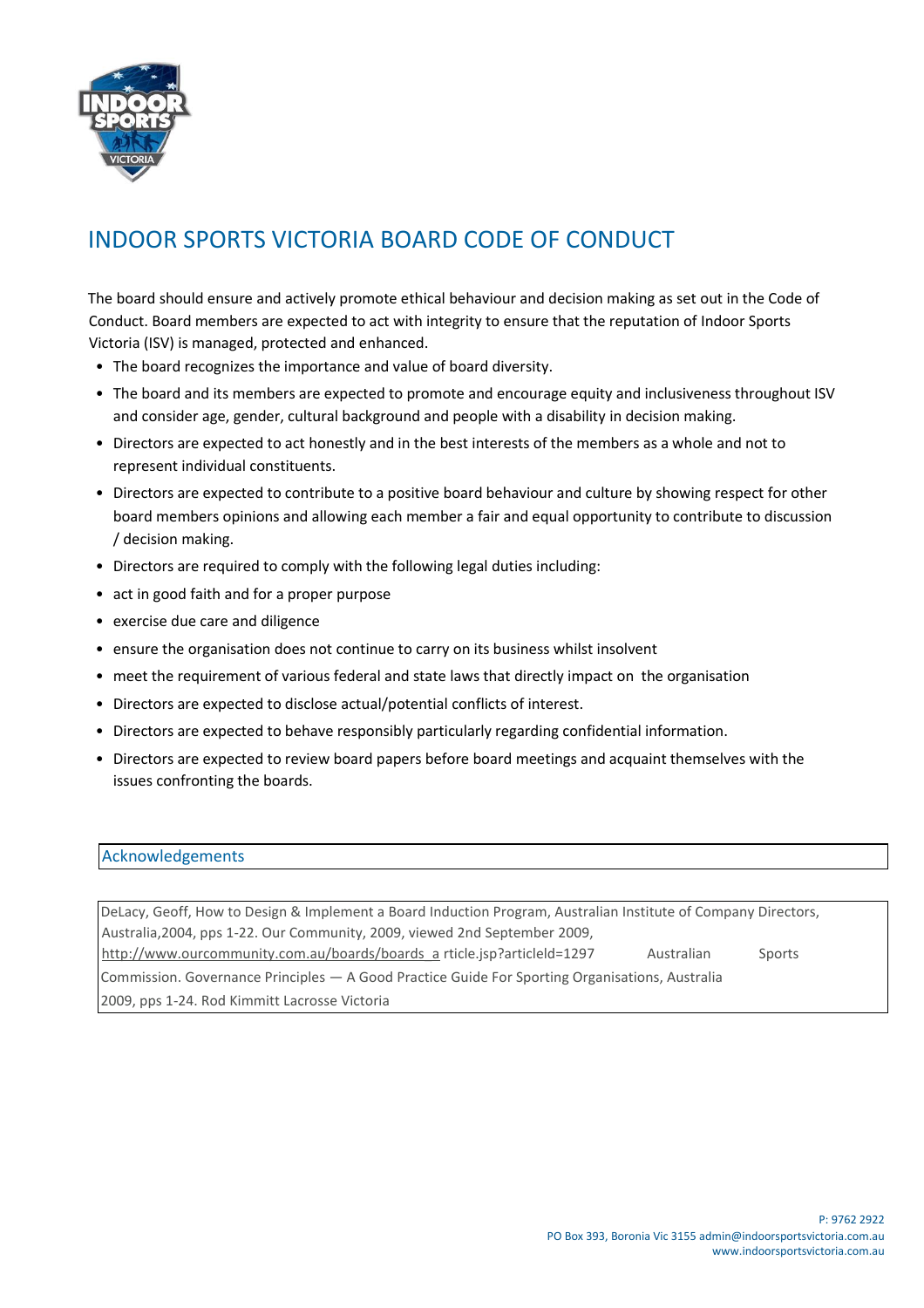

# BOARD INDUCTION POLICY

#### INTRODUCTION

A comprehensive introduction to Indoor Sports Victoria and board operations allows new directors to be properly informed, supported and welcomed to the board from the time of their appointment. The President is responsible for the delivery of the induction process and the board may also wish to nominate a mentor to assist the newly appointed director. Newly appointed directors will undertake the induction process as outlined below and will be supplied with the necessary information, training and support to contribute appropriately to the Indoor Sports Victoria board.

#### BOARD INDUCTION PROCEDURE

Indoor Sports Victoria believes that the foundation of the board should rest with a culture of inclusiveness. It is expected that all directors act in an inclusive manner.

#### **1.Initial Conduct**

As soon as possible after the board has confirmed the appointment of a new member the President shall:

- Make contact with the new member;
- Write a letter of congratulation and welcome;
- Provide a copy of the Board Role Description and Board Code of Conduct; \*
- Advise new director they will be allocated a mentor;
- Issued with OH&S evacuation policy and;
- \* The Board Role Description and Board Code of Conduct should be contained in the Board Manual however it is recommended that these are brought to the new director's attention.

The President should advise the new board member that they will be contacted within 5 working days to commence the Board Induction Program.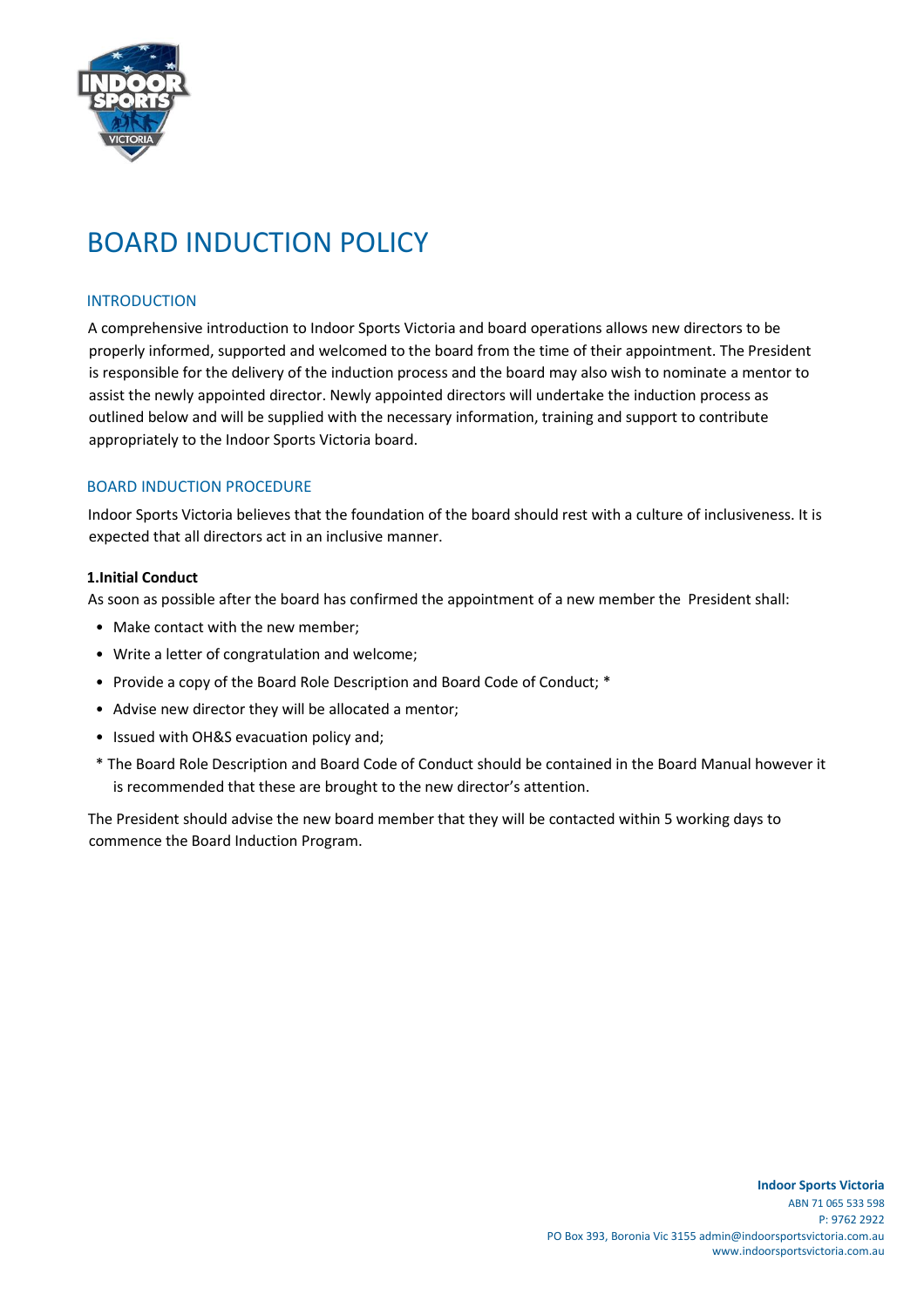#### **2 . Board Induction Manual**

The President shall forward to the new member a copy of the Indoor Sports Victoria's Board Induction Manual. The manual will serve as an initial introduction to the board as well as an ongoing reference.

It should include:

- Current board member profiles;
- Relevant organisational documents such as Indoor sports Victoria's Constitution, By-laws, strategic plan, current year-to-date budget, relevant sponsorship and funding agreements and the most recent

annual report;

- Organisational chart and contact information for Board members and senior staff;
- Meeting schedule and event calendar;
- Board Charter including information about the Board and Board members' roles and responsibilities;
- Any necessary background information

Give the new board member sufficient time to review the documents and invite them to ask questions.

#### **3 . Mentor Responsibilities The mentor should:**

• Draw the new board members attention to the roles and responsibilities; of the board and the

expectations of them as an individual;

- Explain the process of decision making;
- Outline the board performance and evaluation process;
- Discuss any questions/concerns the new Director may have;
- The assigned mentor shall take the new member through the minutes of recent meetings (last 3 months) and brief them on the issues the Board is currently dealing with, or will be looking at in the

future

#### **4 . Tour**

Indoor Sports Victoria General Manager shall:

- invite the new board member to take a tour of the Indoor Sports Victoria office and introduce them to the staff;
- Provide all materials/information necessary for attending ISV Board meetings.

#### **5 . Feedback**

Once the new board member has settled in they should provide feedback on the induction process to the President so that the process can be improved in the future.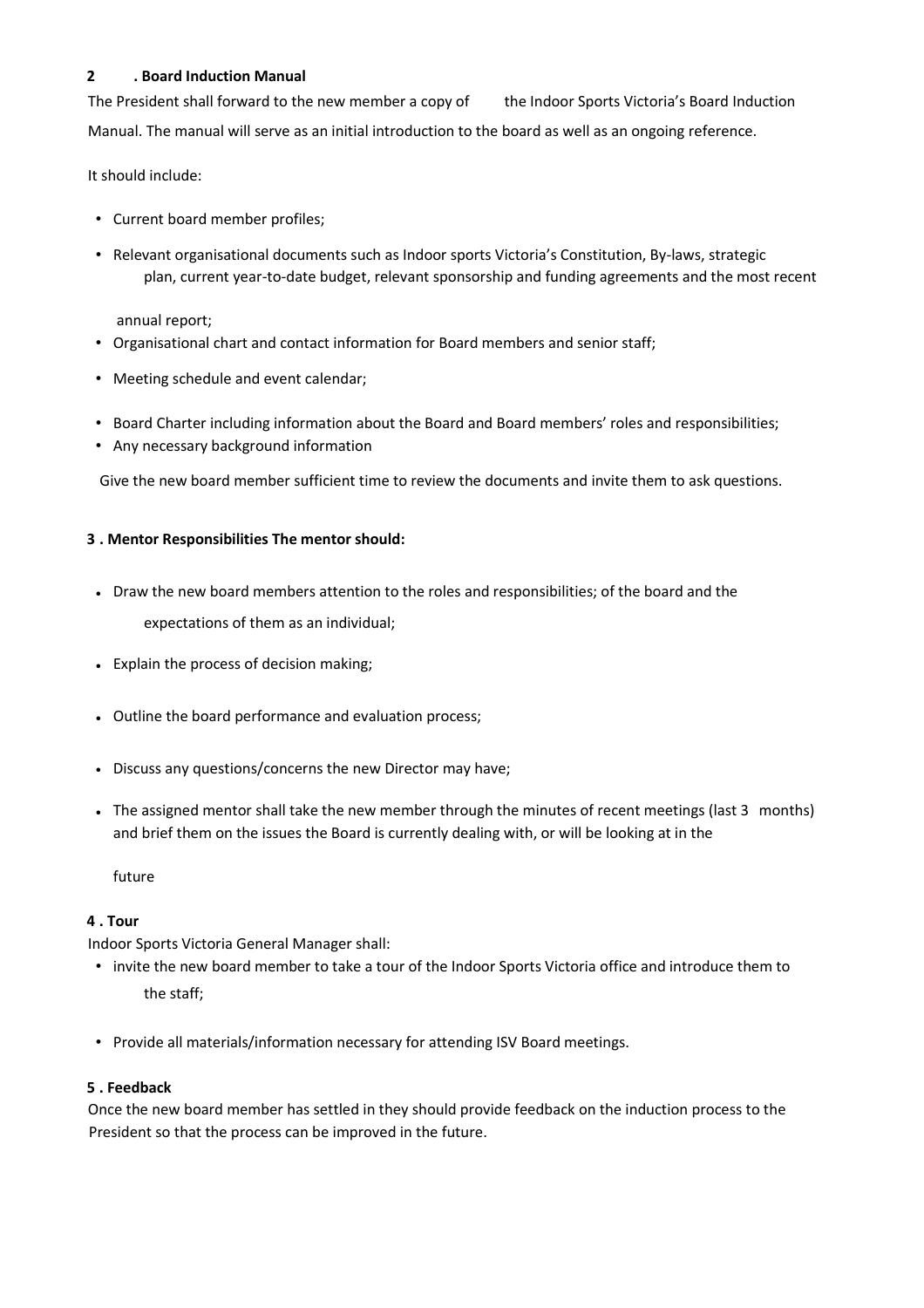

# INDOOR SPORTS VICTORIA BOARD OF DIRECTORS NOMINATION

NOMINEE PROFILE

**Name:**\_\_\_\_\_\_\_\_\_\_\_\_\_\_\_\_\_\_\_\_\_\_\_\_\_\_\_\_\_\_\_\_\_\_\_\_\_\_\_\_\_\_\_\_\_\_\_\_\_\_\_\_\_\_\_\_\_\_\_\_\_\_\_\_\_\_\_\_\_\_\_\_\_\_\_\_\_\_\_\_\_\_\_\_\_\_

Professional / Volunteer Experience Current and previous employment: \_\_\_\_\_\_\_\_\_\_\_\_\_\_\_\_\_\_\_\_\_\_\_\_\_\_\_\_\_\_

#### **Personal Statement**

What prompted you to nominate for this position? What are you passionate about? What personal interest/ involvement do you have in Indoor Sports Victoria? What do you feel you can contribute to the Board? (Max. 250 words, in point form)

\_\_\_\_\_\_\_\_\_\_\_\_\_\_\_\_\_\_\_\_\_\_\_\_\_\_\_\_\_\_\_\_\_\_\_\_\_\_\_\_\_\_\_\_\_\_\_\_\_\_\_\_\_\_\_\_\_\_\_\_\_\_\_\_\_\_\_\_\_\_\_\_\_\_\_\_\_\_\_\_\_\_\_\_\_\_

\_\_\_\_\_\_\_\_\_\_\_\_\_\_\_\_\_\_\_\_\_\_\_\_\_\_\_\_\_\_\_\_\_\_\_\_\_\_\_\_\_\_\_\_\_\_\_\_\_\_\_\_\_\_\_\_\_\_\_\_\_\_\_\_\_\_\_\_\_\_\_\_\_\_\_\_\_\_\_\_\_\_\_\_\_\_

\_\_\_\_\_\_\_\_\_\_\_\_\_\_\_\_\_\_\_\_\_\_\_\_\_\_\_\_\_\_\_\_\_\_\_\_\_\_\_\_\_\_\_\_\_\_\_\_\_\_\_\_\_\_\_\_\_\_\_\_\_\_\_\_\_\_\_\_\_\_\_\_\_\_\_\_\_\_\_\_\_\_\_\_\_\_

\_\_\_\_\_\_\_\_\_\_\_\_\_\_\_\_\_\_\_\_\_\_\_\_\_\_\_\_\_\_\_\_\_\_\_\_\_\_\_\_\_\_\_\_\_\_\_\_\_\_\_\_\_\_\_\_\_\_\_\_\_\_\_\_\_\_\_\_\_\_\_\_\_\_\_\_\_\_\_\_\_\_\_\_\_\_

\_\_\_\_\_\_\_\_\_\_\_\_\_\_\_\_\_\_\_\_\_\_\_\_\_\_\_\_\_\_\_\_\_\_\_\_\_\_\_\_\_\_\_\_\_\_\_\_\_\_\_\_\_\_\_\_\_\_\_\_\_\_\_\_\_\_\_\_\_\_\_\_\_\_\_\_\_\_\_\_\_\_\_\_\_\_

\_\_\_\_\_\_\_\_\_\_\_\_\_\_\_\_\_\_\_\_\_\_\_\_\_\_\_\_\_\_\_\_\_\_\_\_\_\_\_\_\_\_\_\_\_\_\_\_\_\_\_\_\_\_\_\_\_\_\_\_\_\_\_\_\_\_\_\_\_\_\_\_\_\_\_\_\_\_\_\_\_\_\_\_\_\_

**Indoor Sports Victoria**  ABN 71 065 533 598 P: 9762 2922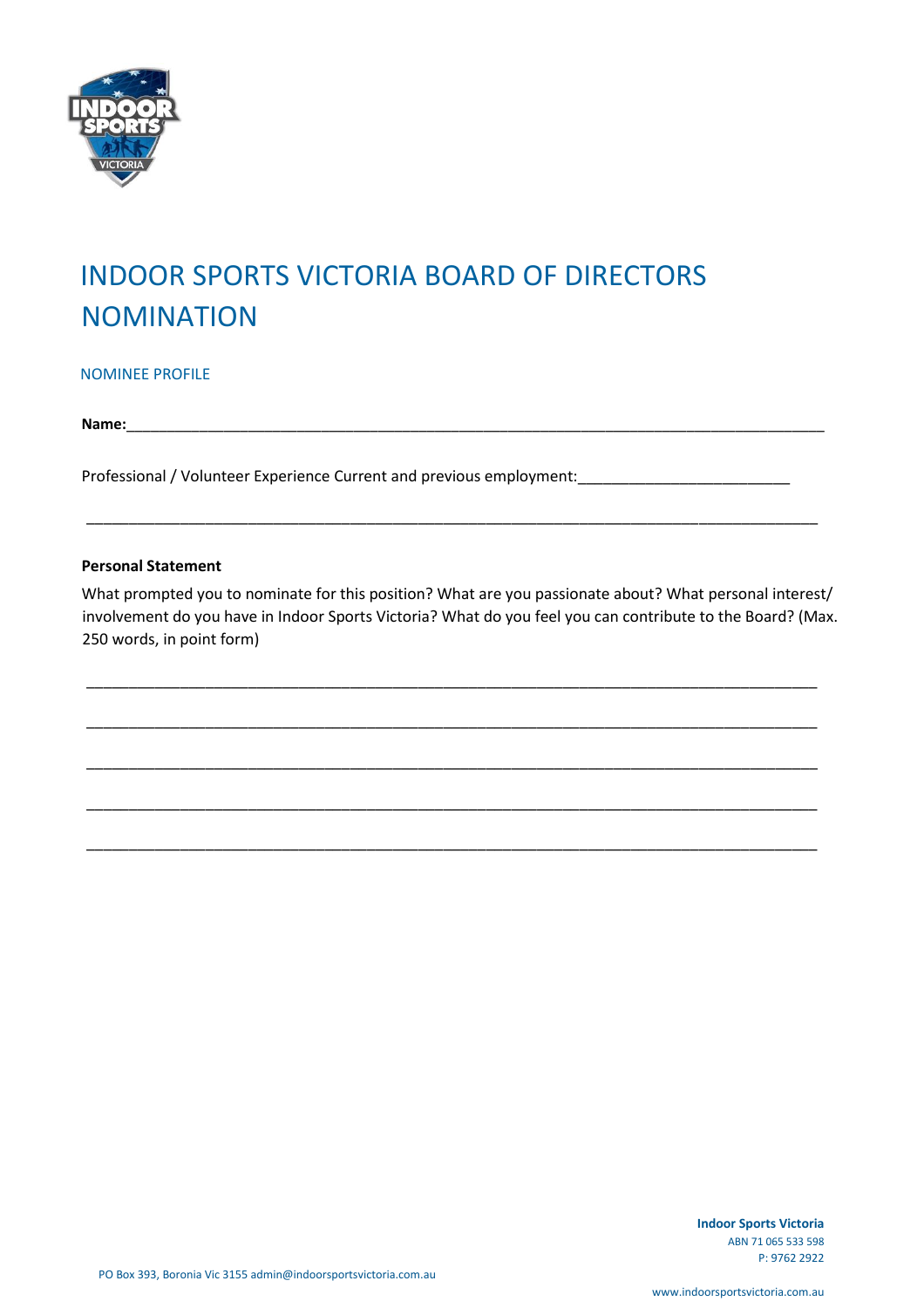### INDOOR SPORTS VICTORIA INC.

APPENDIX 1

#### NOMINATION BY AFFILIATED CLUB/CENTRE OF ITS VOTING DELEGATE AT A GENERAL MEETING OF THE ASSOCIATION

OF CLUB/CENTRE

 $\blacksquare$ 

NAME OF CLUB/CENTRE REPRESENTATIVE

\_\_\_\_\_\_\_\_\_\_\_\_\_\_\_\_\_\_\_\_\_\_\_\_\_\_\_\_\_\_\_\_\_\_\_\_\_\_\_\_

\_\_\_\_\_\_\_\_\_\_\_\_\_\_\_\_\_\_\_\_\_\_\_\_\_\_\_\_\_\_\_\_\_\_\_\_\_\_\_\_

(The nominee must be a Registered Member of the Club/Centre and thus of the Association)

(Name of Club/Centre official)

Confirm that the above nominee has been elected by the Club/Centre as its representative at the forthcoming:

Annual Special General Meeting of the Association to be held on \_\_\_\_\_\_\_\_\_\_\_\_\_\_\_\_\_(Date).

Signature: \_\_\_\_\_\_\_\_\_\_\_\_\_\_\_\_\_\_\_\_\_\_\_\_\_\_\_\_\_(Official)

Date:\_\_\_\_\_\_\_\_\_\_\_\_\_\_\_\_\_\_\_\_\_\_\_\_\_\_\_\_\_\_\_\_\_\_